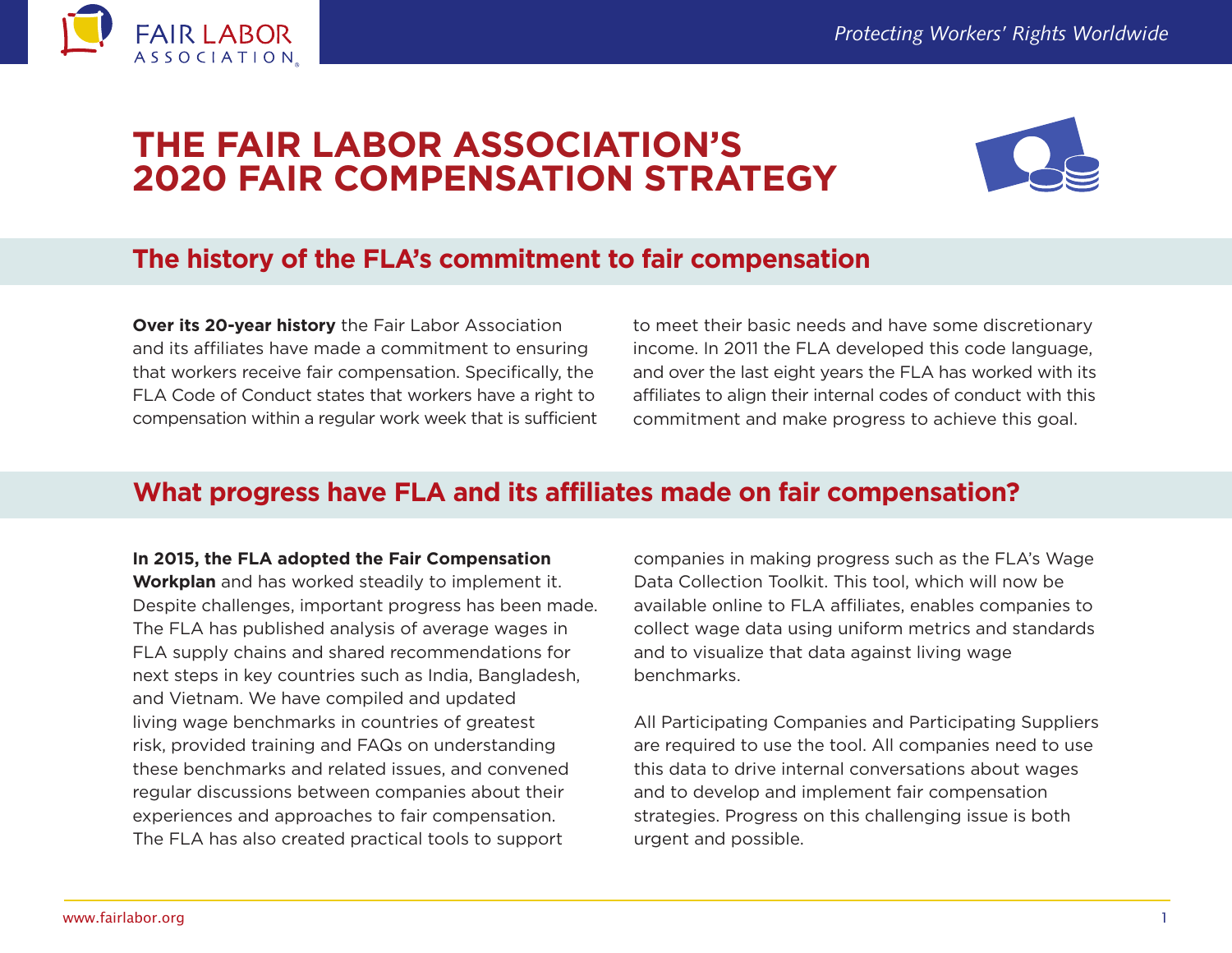

### **What's next for addressing fair compensation at FLA?**

**The FLA recognizes** that there is no single blueprint for success; rather, our strategy must incorporate work with individual factories alongside collaborative efforts in countries where wages do not meet workers' basic needs.

Going forward, the FLA will adopt a two-pronged strategy with respect to these issues. The first element will be for representatives of the Business, CSO and University caucuses to develop pilot initiatives that will test implementation strategies. In formulating these pilot projects, each caucus should look for innovative approaches to improve performance with respect to compensation. To start, the FLA board members will identify those affiliates most interested in joint projects and with the support of FLA staff will convene a conversation to gauge interest and set collective priorities. The FLA is committed to the success of these pilots, and we acknowledge that achieve it will require active commitment and leadership from board members and affiliates.

On a parallel track the FLA will require each accredited company to use their wage data as a predicate to helping them set internal priorities and create actionable plans for implementing fair compensation. The FLA recognizes that due to

the complexity of the problem and the many forces involved, it may not be possible for an individual company to achieve fair compensation in their supply chain immediately and/or acting solely on its own. What the FLA's updated strategy does require is that companies articulate to the FLA how they are approaching the problem in priority countries based on their own footprint, leverage, and workers' needs, and how they intend to raise wages where necessary to provide fair compensation over time.

#### **Specifically, the FLA's strategy requires each company to commit to the following:**

- **1) To collect data** from a representative sample of their supply chain using the FLA wage tool;
- **2) To use this data** to generate cross-departmental conversations within each company about setting strategies and priorities for fair compensation, including tactics pertaining to high risk sourcing and/or owned production countries;
- **3) To develop a blueprint** for fair compensation that articulates their priorities and describes how they will implement changes or test new approaches towards improving worker wages;
- **4) To publish their commitment** to fair compensation, including details of their efforts towards implementation.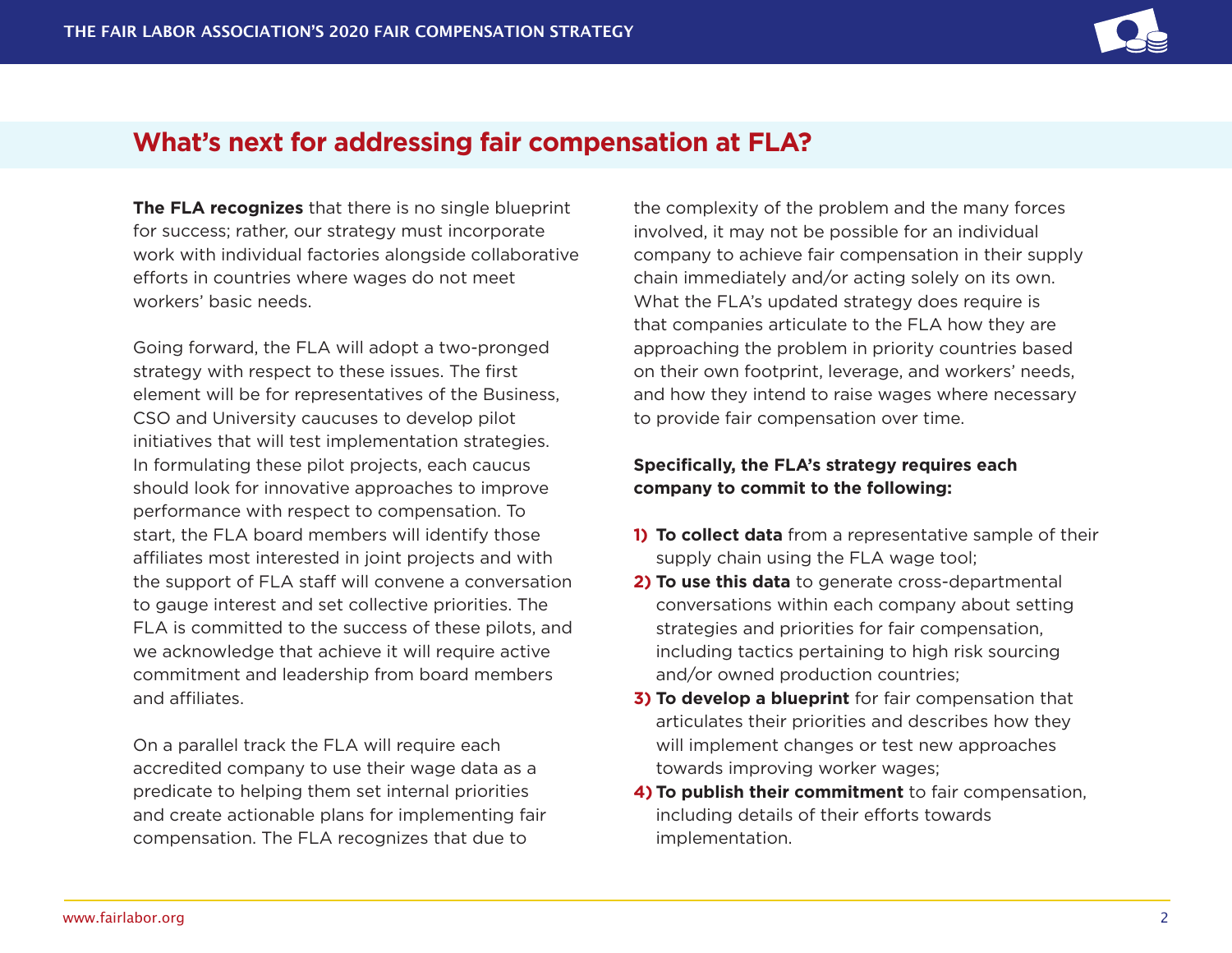

#### **How will we know if we are making progress under the 2020 strategy?**

**The FLA Board of Directors** has carefully considered our goals and tactics. We recognize the need for an ambitious  $-$  yet realistic  $-$  strategy that aims for progressive improvement and honors our organizations' ongoing commitment to transparency. To achieve these goals the FLA will evaluate individual company progress, including through the company self-assessment and re/accreditation processes which will include a review of each company's blueprint for fair compensation. We will continue to report publicly on the status of the FLA's

joint efforts, particularly in countries where the need is the most urgent. Additionally, the FLA will publish an update illustrating the status of each company's fair compensation plan.

The FLA's updated fair compensation strategy reflects our major accomplishments, sets clearer accountability measures, and acknowledges areas that need further work. We are grateful for the work of all affiliates and stakeholders as we continue to make forward progress on the urgent issue of fair compensation for workers.

### **VISION**

▶ Workers in FLA affiliate supply chains will earn compensation in a regular workweek that is **sufficient to meet their basic needs and have some discretionary income.**

### **STRATEGY**

▶ The FLA and its affiliates will actively create and communicate expectations and structures **that enable workers to earn fair compensation, supported by the FLA's tools, guidance, and collaborative community1**

<sup>1</sup> FLA activities described in this document will be undertaken in compliance with all applicable laws, including anti-trust regulations.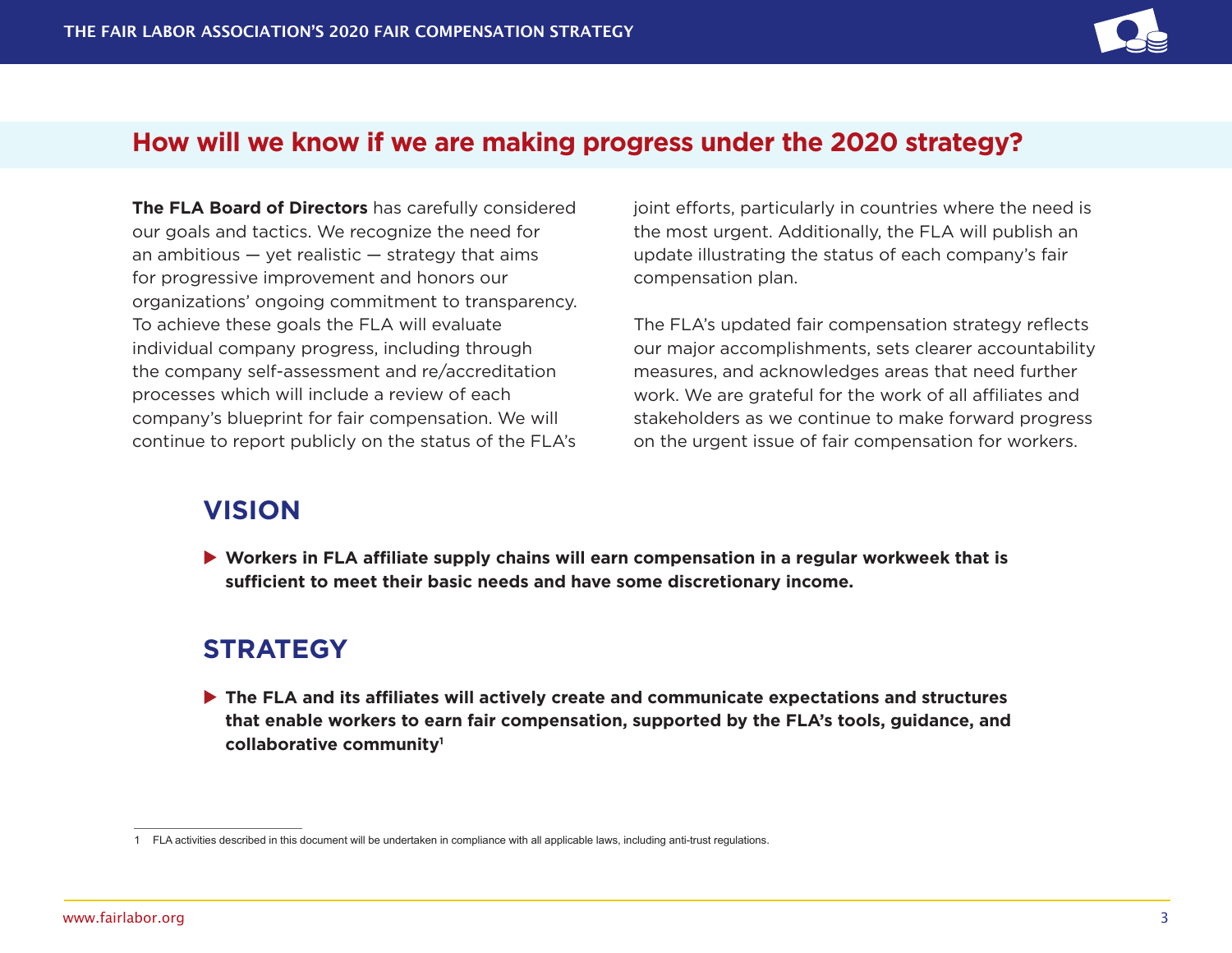

| <b>GOAL: Establish a foundational commitment to fair compensation for FLA affiliates.</b>                                                                                      |                            |
|--------------------------------------------------------------------------------------------------------------------------------------------------------------------------------|----------------------------|
| <b>TACTICS</b>                                                                                                                                                                 | <b>TIMELINE</b>            |
| ▶ Develop language establishing a worker's right to compensation that allows them to meet basic<br>needs for themselves and two dependents and have some discretionary income. | Accomplished 2011          |
| Develop an initial fair compensation work plan for the FLA and its affiliates, with public<br>updates as needed.                                                               | Accomplished 2015, 2017    |
| ▶ Develop language establishing a worker's right to compensation that allows them to meet basic<br>needs for themselves and two dependents and have some discretionary income. | Accomplished 2011          |
| Develop an initial fair compensation work plan for the FLA and its affiliates, with public<br>updates as needed.                                                               | Accomplished 2015, 2017    |
| Align code language for all Participating Company (PC) and Participating Supplier (PS)<br>affiliates.                                                                          | Accomplished 2018          |
| Align code language for all Category B affiliates. University affiliates support this effort.                                                                                  | Accomplished 2019          |
| Align code language for all Agriculture affiliates.                                                                                                                            | $\blacktriangleright$ 2020 |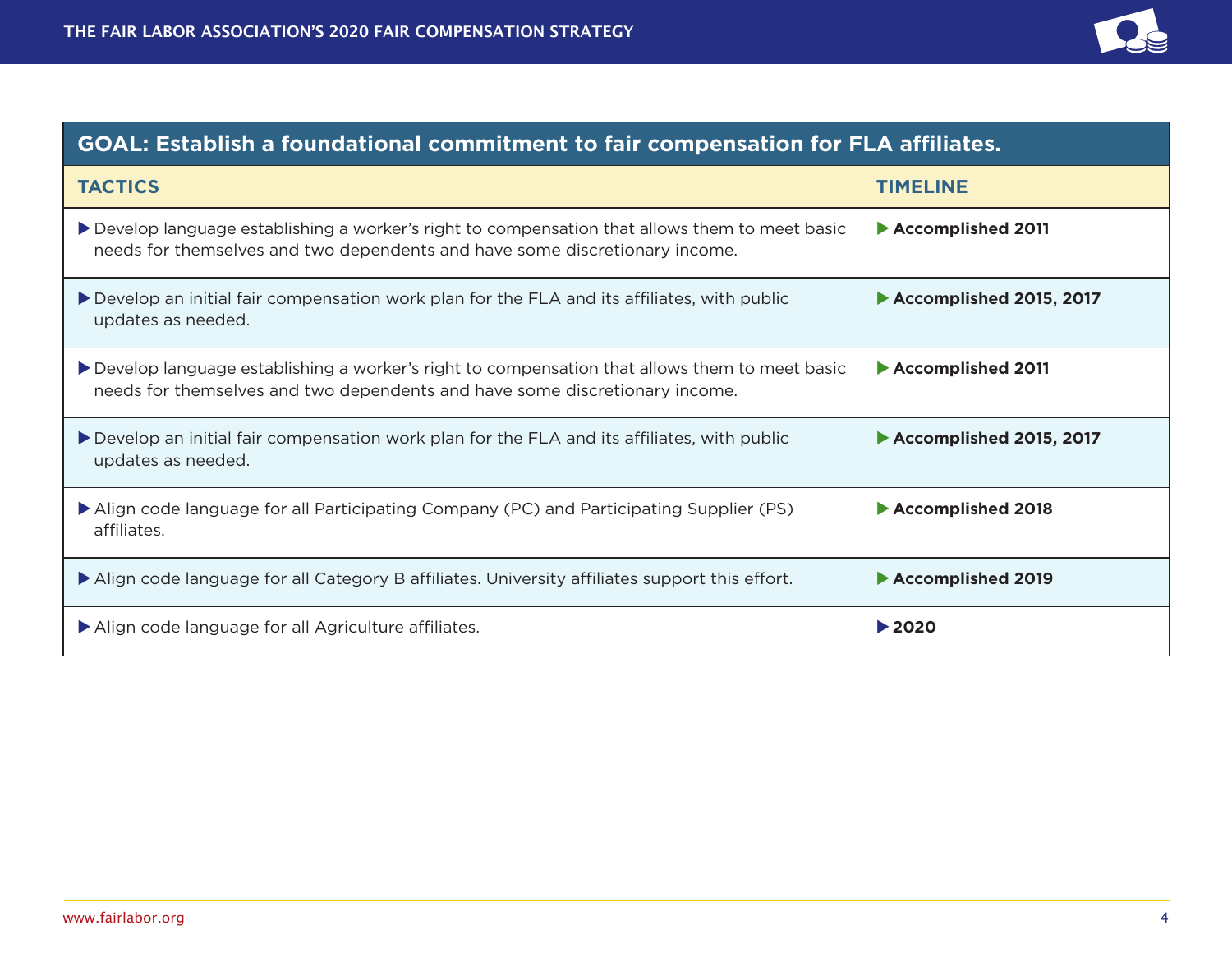

#### **goal: Overcome knowledge barriers so that FLA and its affiliates understand a) what workers are earning; and b) how those earnings compare to fair compensation.**

| <b>TACTICS</b>                                                                                                                                                                                                                                                                                                                                                                                   | <b>TIMELINE</b>            |
|--------------------------------------------------------------------------------------------------------------------------------------------------------------------------------------------------------------------------------------------------------------------------------------------------------------------------------------------------------------------------------------------------|----------------------------|
| ▶ Develop a standard definition of net wage and a worker sampling methodology.                                                                                                                                                                                                                                                                                                                   | Accomplished 2015          |
| Develop an accessible, user-friendly tool for collecting comprehensive wage <sup>2</sup> data across<br>a wide sample of facilities.                                                                                                                                                                                                                                                             | Accomplished 2018          |
| ▶ Create a user-friendly tool to analyze and visualize compensation data against wage ladders,<br>including opportunity for affiliates to enter additional wage benchmarks as needed.                                                                                                                                                                                                            | Accomplished 2018          |
| Bring data analysis online in a centralized wage dashboard, to broaden scope of data<br>collection and allow each company to perform an individualized analysis of their own supply<br>chain.                                                                                                                                                                                                    | $\blacktriangleright$ 2019 |
| ▶ Periodically update fair compensation benchmarks to reflect the latest research and<br>knowledge. As possible, collaborate with other organizations to fund benchmark research in<br>the highest volume regions. Companies engage with CSOs as needed to gather and establish<br>additional benchmarks, particularly in areas where FLA affiliates have a small sourcing<br>footprint overall. | Began in 2017, ongoing     |
| Develop or compile tools to understand the underlying costs and prices that influence farmer<br>income and worker wages in the agricultural sector, according to the needs identified by the<br>Agricultural Committee.                                                                                                                                                                          | $\blacktriangleright$ 2020 |

(continued on next page)

<sup>2</sup> A note on terminology: In this document, the FLA uses the term "fair compensation" as well as the term "wages." Both terms are inclusive of all aspects of worker pay - base wage, cash and in-kind benefits - and exclusive legal deductions and taxes. Incentive pay is included only when it can be earned by all workers within a regular work week.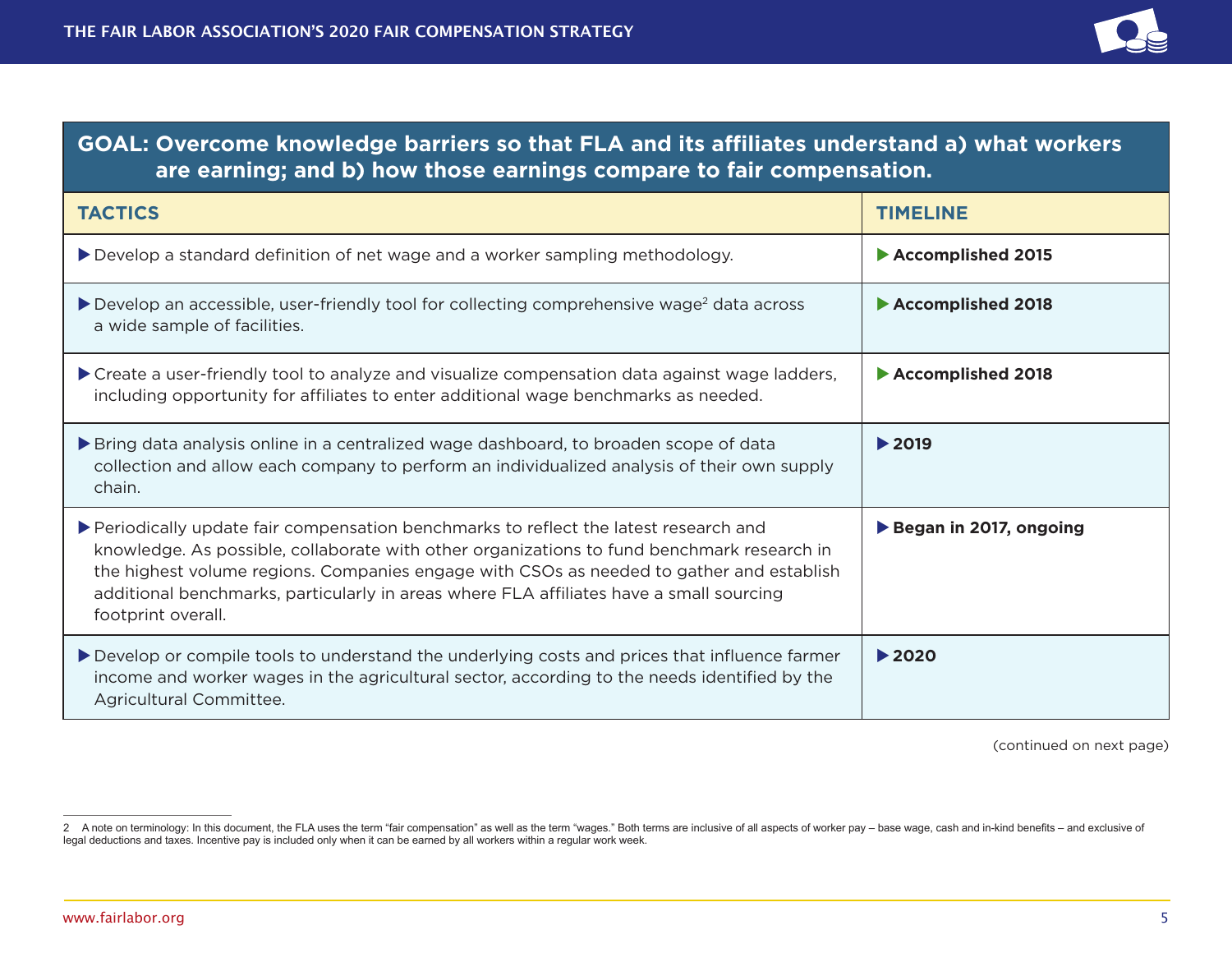

(continued from previous page)

| <b>TACTICS</b>                                                                                                                                                                                                                                                                                                                                | <b>TIMELINE</b>                     |
|-----------------------------------------------------------------------------------------------------------------------------------------------------------------------------------------------------------------------------------------------------------------------------------------------------------------------------------------------|-------------------------------------|
| ▶ Companies <sup>3</sup> and Category B licensees use the data collection process to initiate conversations<br>with suppliers about understanding fair compensation needs for workers and the intent to<br>work cooperatively on methods to address wage gaps. University affiliates help communicate<br>this expectation to their licensees. | Began in 2018, ongoing              |
| Companies and Category B licensees use wage ladders and other data analysis to understand<br>the state of play within their company's supply chain. Companies begin to set internal<br>priorities based on areas of greater need, leverage, ability to effect change, etc.                                                                    | Began in 2018, ongoing              |
| ▶ Companies and Category B licensees use online Wage Dashboard to compare facilities and<br>regions within their own supply chain, to help clarify internal compensation goals. Companies<br>collect data for a representative sample of their supply chain.                                                                                  | $\blacktriangleright$ 2020          |
| Companies and Category B licensees may continue to use 2015 worker sampling methodology<br>as needed to measure gender wage gaps, particularly where gender discrimination and similar<br>compliance risks have been identified.                                                                                                              | $\blacktriangleright$ 2019, ongoing |

<sup>3</sup> For the purposes of this strategy document, "companies" refers to FLA Participating Company (PC) and Participating Supplier (PS) affiliates unless otherwise noted. Category B licensees are specified where appropriate.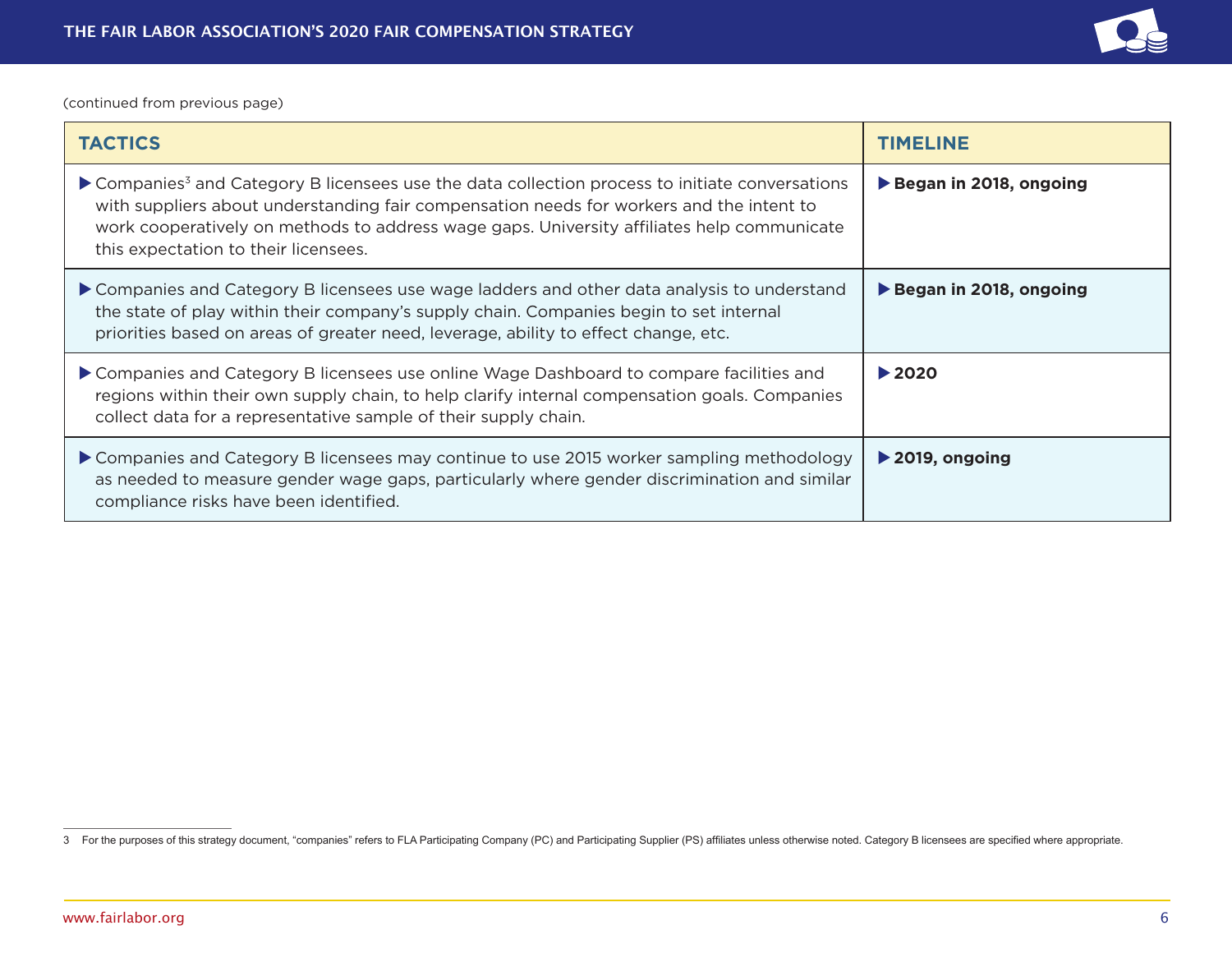

| <b>GOAL: Communicate externally about the FLA's fair compensation efforts, so as to actively</b><br>advance public conversation, awareness, and knowledge.                                                                                                                                                                     |                        |
|--------------------------------------------------------------------------------------------------------------------------------------------------------------------------------------------------------------------------------------------------------------------------------------------------------------------------------|------------------------|
| <b>TACTICS</b>                                                                                                                                                                                                                                                                                                                 | <b>TIMELINE</b>        |
| ▶ Publish global wage report that aggregates data and establishes collective understanding of<br>high risk regions.                                                                                                                                                                                                            | Accomplished 2016      |
| ▶ Publish regional wage reports that outline specific compliance issues contributing to low wage<br>levels (Bangladesh, Vietnam, and India - Agriculture.)                                                                                                                                                                     | Accomplished 2018-2019 |
| ▶ Publish data and analysis of aggregate average wages in FLA supply chains and regional<br>changes over time.                                                                                                                                                                                                                 | Begin in 2021, ongoing |
| $\blacktriangleright$ Engage with external stakeholders $-$ including other organizations, MSIs, governments,<br>investors, trade and industry associations, retail associations, consumer groups, and the<br>public – through speaking engagements, written content, and other opportunities for<br>communication and action. | Began in 2015, ongoing |
| Engage with the media to highlight the positive efforts of the FLA and its affiliates around fair<br>compensation.                                                                                                                                                                                                             | Began in 2016, ongoing |
| Highlight best practices and examples of successful implementation strategies. Communicate<br>externally about FLA's recommendations for additional progress involving all stakeholders.                                                                                                                                       | Began in 2019, ongoing |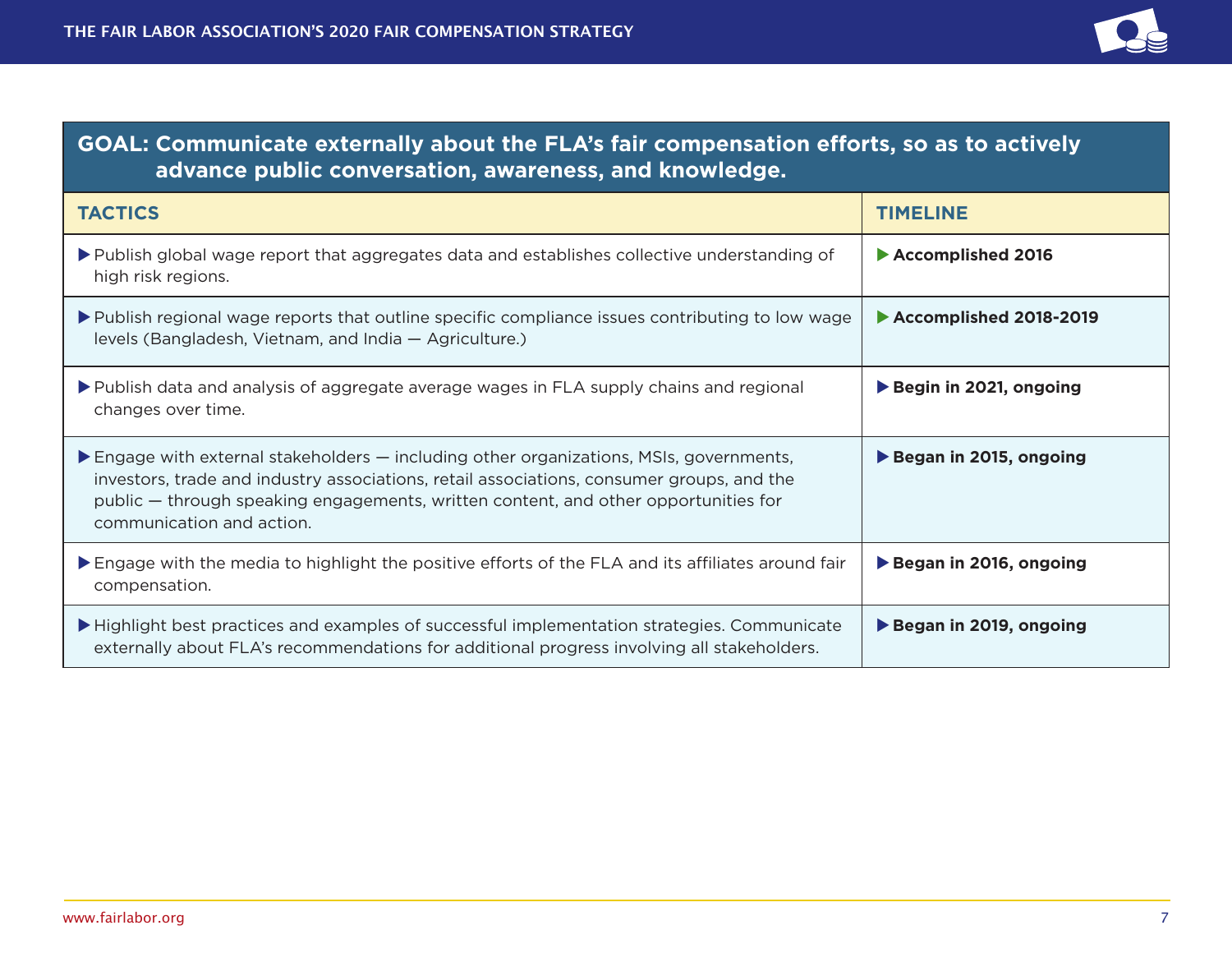

### **goal: Identify and test tactics for implementing fair compensation, including pilot programs. Focus on priority countries where FLA can support collaborative efforts.**

| <b>TACTICS</b>                                                                                                                                                                                                                                                                                                                                                                                                                                                                                                                                                                                                                                                                                                                                                                                                                                                                                                                                                                                                                                                                                                                                                                                                                                                                                                                                                                                                                                                                                                                                                                                                                                                                                                                                                                | <b>TIMELINE</b>        |
|-------------------------------------------------------------------------------------------------------------------------------------------------------------------------------------------------------------------------------------------------------------------------------------------------------------------------------------------------------------------------------------------------------------------------------------------------------------------------------------------------------------------------------------------------------------------------------------------------------------------------------------------------------------------------------------------------------------------------------------------------------------------------------------------------------------------------------------------------------------------------------------------------------------------------------------------------------------------------------------------------------------------------------------------------------------------------------------------------------------------------------------------------------------------------------------------------------------------------------------------------------------------------------------------------------------------------------------------------------------------------------------------------------------------------------------------------------------------------------------------------------------------------------------------------------------------------------------------------------------------------------------------------------------------------------------------------------------------------------------------------------------------------------|------------------------|
| Generate regular internal communication - including updates, training content, in-person<br>discussion, and online Q&A - that keeps all affiliates informed of approaches, best practices,<br>and progress.                                                                                                                                                                                                                                                                                                                                                                                                                                                                                                                                                                                                                                                                                                                                                                                                                                                                                                                                                                                                                                                                                                                                                                                                                                                                                                                                                                                                                                                                                                                                                                   | Began in 2018, ongoing |
| Have one-on-one conversations with companies and document their success stories and challenges<br>in implementing fair compensation programs. Include and highlight the work of Participating<br>Suppliers. Documentation is in the form of presentations at board meetings, (re)accreditation<br>reports, periodic white papers, and annual public reporting. Some examples of tactics may include:<br>• Remediation of compensation-related labor violations such as minimum wage, overtime<br>payment, accurate payment, fringe benefits, and fees.<br>• Taking measures to increase productivity and pay while reducing hours;<br>• Changing pay structures or systems to increase take home earnings;<br>• Incorporating costing measures - such as transparent costing or labor minute costing – that<br>allow for more open price negotiations;<br>• Improving purchasing practices such as production planning and lead times to reduce<br>overtime hours and increase productivity;<br>• Understanding procurement prices and impacts to farmworker wages;<br>• Engaging with union and/or worker representative structures to improve communication<br>and setting of wage policies and procedures;<br>• Engaging with civil society organizations on living wage, collective bargaining, freedom of<br>association, and other related actions;<br>• Engaging with governments in collaborative advocacy efforts;<br>• Surveying retailers and consumers (including students) as well as licensors and licensees<br>(including universities) to understand customer demand for fair compensation;<br>. Working with academia or researchers to examine specific issues on discretionary income,<br>gender wages gaps, production efficiency, etc.;<br>• And others. | Began in 2018, ongoing |

(continued on next page)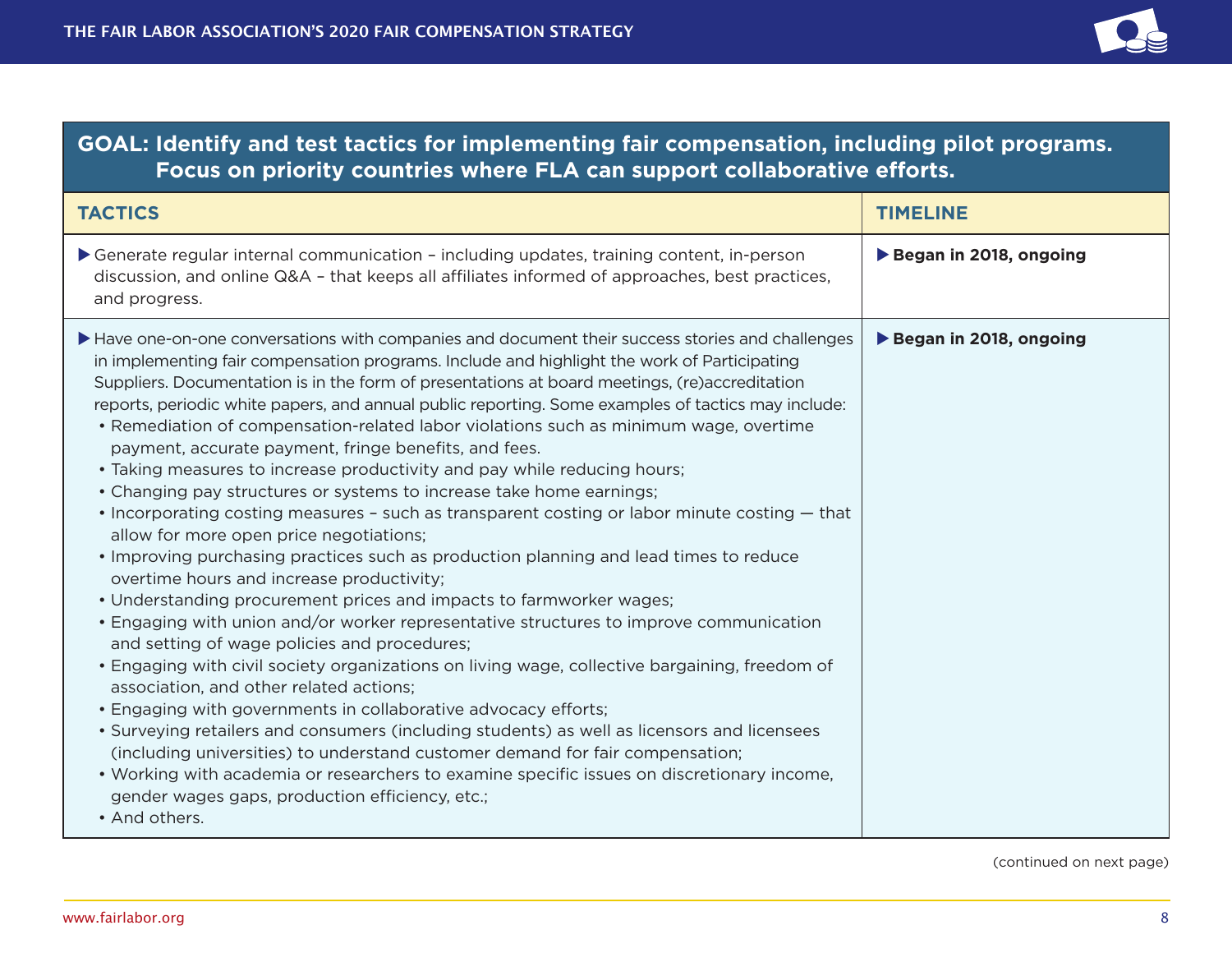

(continued from previous page)

| <b>TACTICS</b>                                                                                                                                                                                                                                                                                                                                                                                                                                       | <b>TIMELINE</b>        |
|------------------------------------------------------------------------------------------------------------------------------------------------------------------------------------------------------------------------------------------------------------------------------------------------------------------------------------------------------------------------------------------------------------------------------------------------------|------------------------|
| Convene small group, cross-caucus discussions to share experiences and challenges with<br>implementation of fair compensation. All caucuses will use these conversations to understand<br>challenges and adjust approaches as needed. Upon request, match affiliates with mentors or<br>mentor groups to advise on fair compensation progress.                                                                                                       | To begin in 2020       |
| ELA, in consultation with all caucuses, will Identify priority countries and levers based on both<br>need for intervention and opportunity for joint advocacy.                                                                                                                                                                                                                                                                                       | To begin in 2020       |
| ▶ With other MSIs or industry organizations, jointly engage with governments on wage issues<br>particularly in regions where minimum wages are inadequate to meet workers' needs. Publish<br>letters and other joint communication to governments and keep affiliates informed through<br>relevant issue briefs.                                                                                                                                     | Began in 2015, ongoing |
| Engage with ACT, Global Living Wage Coalition, Fair Wear Foundation, AAFA, and other MSIs,<br>industry, or worker groups to identify additional tactics that can address systemic causes of<br>low wages, including jointly advocating for increased minimum wages, benefits, rights, and<br>other government level actions. Companies, CSOs, and Universities will support on identifying<br>high impact projects and opportunities for engagement. | Began in 2019, ongoing |
| Develop training, including webinars and other guidance documents, on best practices in<br>implementing fair compensation - including costing guidance and guidance on purchasing<br>practices. CSO affiliates to support with guidance from their sectors/regions. University<br>affiliates to support in communication to licensee affiliates.                                                                                                     | Began in 2019, ongoing |
| ▶ Conduct a formal pilot program to test approaches to implementing minimum wage in the<br>agricultural sector (India).                                                                                                                                                                                                                                                                                                                              | Accomplished 2019      |
| ELA to support pilots and other collaborative efforts between affiliates in their efforts to<br>achieve fair compensation, especially in multi-buyer facilities. These efforts will focus on the co-<br>creation of solutions and tactics to increase compensation. CSO affiliates to support this effort.                                                                                                                                           | To begin in 2020       |
| ELA to refine strategy for fair compensation in agriculture, including the elements above, as<br>appropriate for the sector.                                                                                                                                                                                                                                                                                                                         | To begin in 2020       |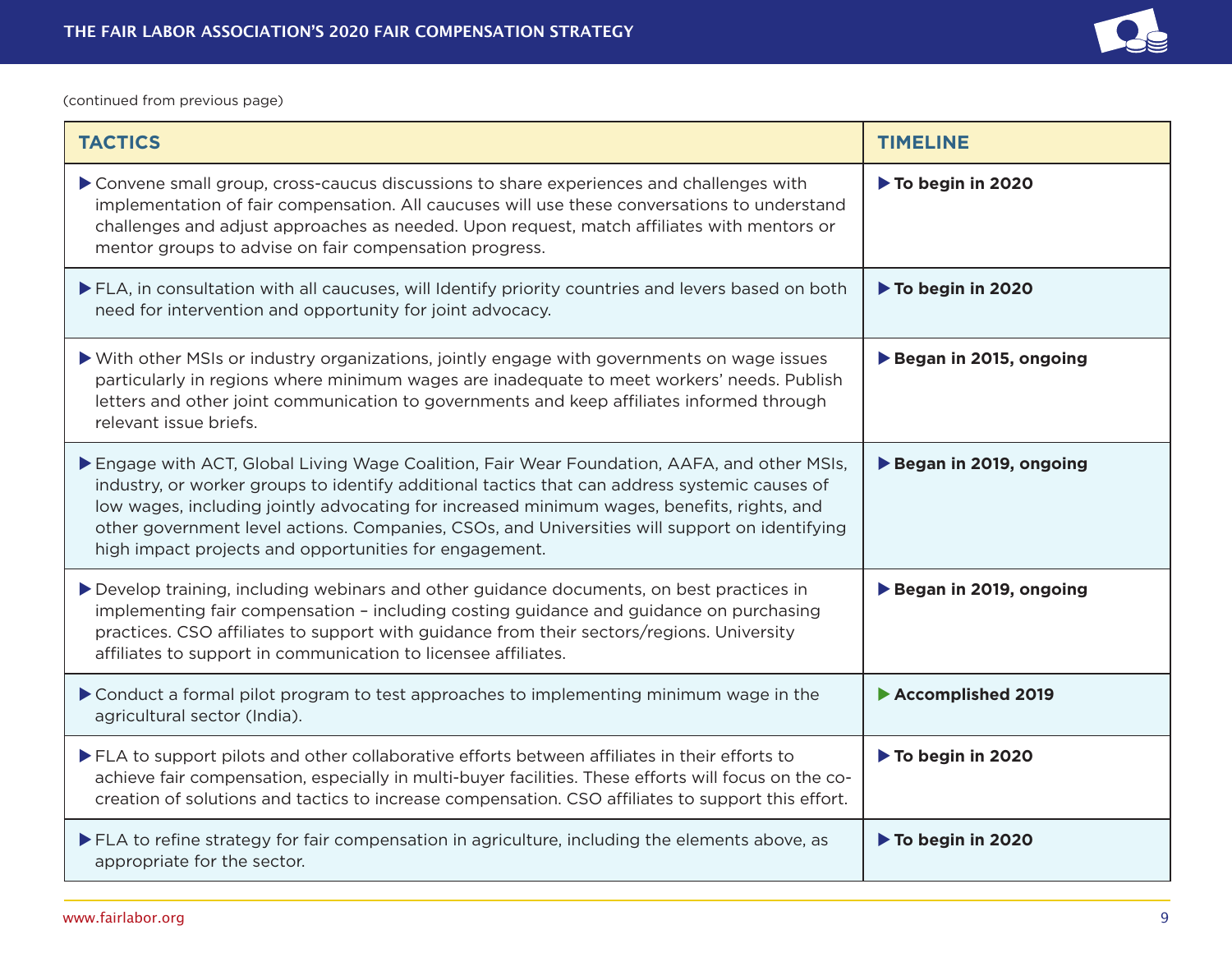

| <b>GOAL: Make ongoing progress towards fair compensation and incorporate measures of progress</b><br>into the FLA's core accountability programs.                                                                                                                                                                                                                                      |                                 |
|----------------------------------------------------------------------------------------------------------------------------------------------------------------------------------------------------------------------------------------------------------------------------------------------------------------------------------------------------------------------------------------|---------------------------------|
| <b>TACTICS</b>                                                                                                                                                                                                                                                                                                                                                                         | <b>TIMELINE</b>                 |
| Incorporate fair compensation questions into FLA impact assessment and worker voice<br>methodologies, including WISE, with a focus on the gender pay gap and other issues of<br>impact.                                                                                                                                                                                                | $\blacktriangleright$ 2019-2020 |
| Measure remediation of fair compensation wage violations in countries in FLA factory assessments,<br>in countries where FLA compiles industry benchmarks. Measure remediation<br>of gender discrimination indicators in FLA factory assessments.                                                                                                                                       | Began in 2018, ongoing          |
| Engage with investor communities to ensure that FLA affiliates' work on fair compensation<br>and responsible purchasing and production practices is understood and incorporated into<br>their evaluative tools.                                                                                                                                                                        | Began in 2018, ongoing          |
| Each accredited company develops a blueprint for making progress on fair compensation.<br>Each company's blueprint will draw on wage data to set priorities, including in high risk and/or<br>high production countries, and will identify a process for testing approaches towards improving<br>worker compensation. Companies will make these plans available to the FLA for review. | $\blacktriangleright$ 2020      |

(continued on next page)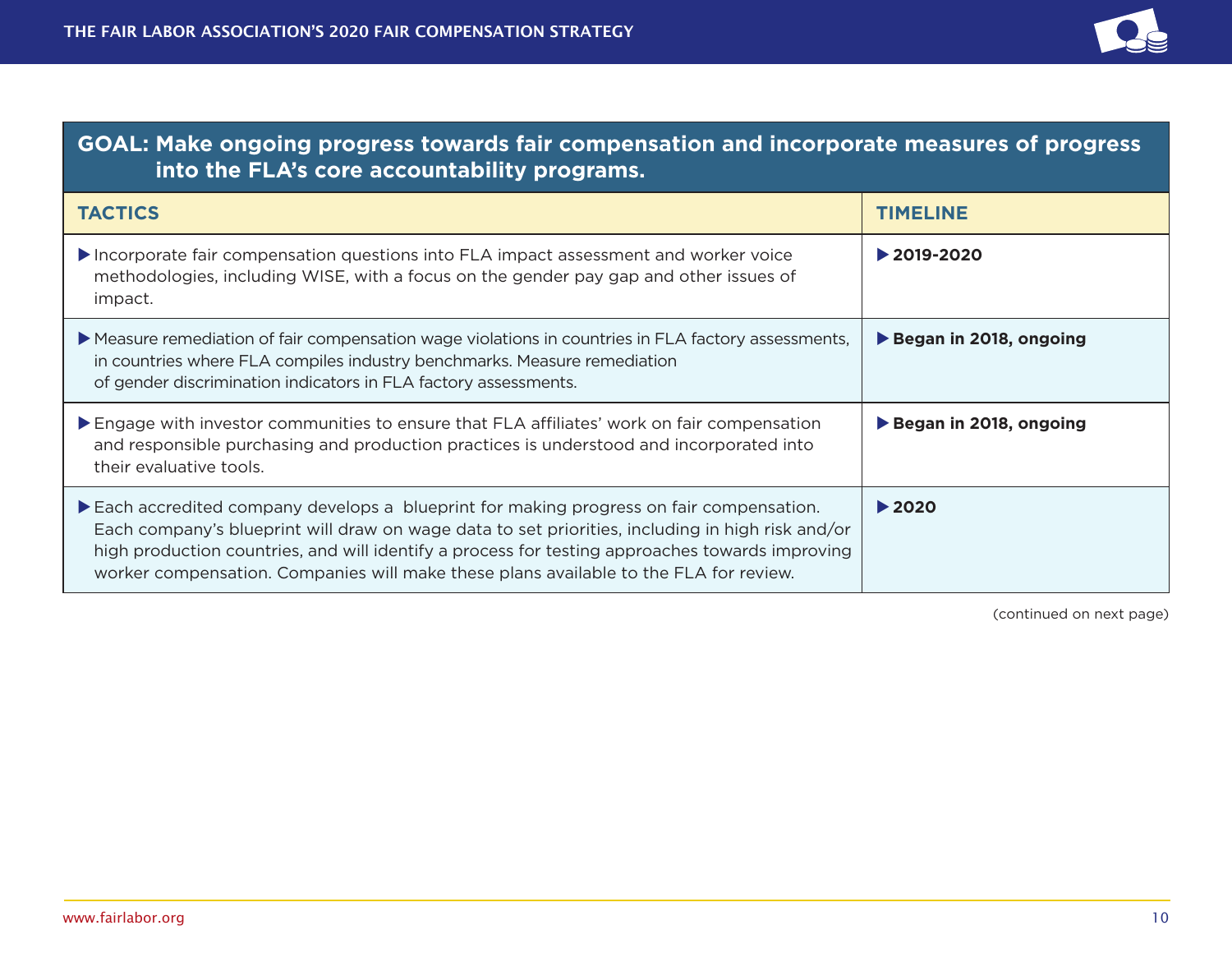

(continued from previous page)

| <b>TACTICS</b>                                                                                                                                                                                                                                                                                                                                                                                                                                                                                                                                                                                                                                                                                                                                                                                                                                                                                                                                                                                                                                                                                                                                                                 | <b>TIMELINE</b>                     |
|--------------------------------------------------------------------------------------------------------------------------------------------------------------------------------------------------------------------------------------------------------------------------------------------------------------------------------------------------------------------------------------------------------------------------------------------------------------------------------------------------------------------------------------------------------------------------------------------------------------------------------------------------------------------------------------------------------------------------------------------------------------------------------------------------------------------------------------------------------------------------------------------------------------------------------------------------------------------------------------------------------------------------------------------------------------------------------------------------------------------------------------------------------------------------------|-------------------------------------|
| ▶ FLA to review each company's fair compensation progress, including as part of the annual self-<br>assessment and (re)accreditation. This review will focus on whether a company is:<br>1) collecting data from a representative sample of their supply chain;<br>2) using data to compare facilities and regions within their own supply chain and drive cross-<br>departmental conversations about priorities and tactics for fair compensation;<br>3) creating a blueprint for fair compensation that draws on wage data to set priorities,<br>including in high risk and/or high production countries, and identifies a process for testing<br>approaches towards improving worker compensation;<br>4) engaging with CSOs around fair compensation;<br>5) implementing changes or testing new tactics towards improving worker compensation.<br>After 2021, this review will focus on whether:<br>• blueprints are being implemented;<br>• progress is being made and measured in high risk and high priority sourcing and/or owned-<br>production countries;<br>• further goals and tactics have been identified to progressively expand the scope of<br>implementation. | $\blacktriangleright$ 2020, ongoing |
| >FLA to incorporate evaluation of progress in increasing worker wages into the annual self-<br>assessment and (re)accreditation processes, beginning with each company's priority facilities<br>and regions. This evaluation will initially focus on:<br>• full remediation of legal compensation violations;<br>• examples of increased wages in facilities.<br>After 2021, this review will focus on each company's demonstration of progressively increased<br>wages over time in high risk and high priority sourcing and owned-production countries,<br>according to the priorities set in each company's plan.                                                                                                                                                                                                                                                                                                                                                                                                                                                                                                                                                           | Began in 2019, ongoing              |